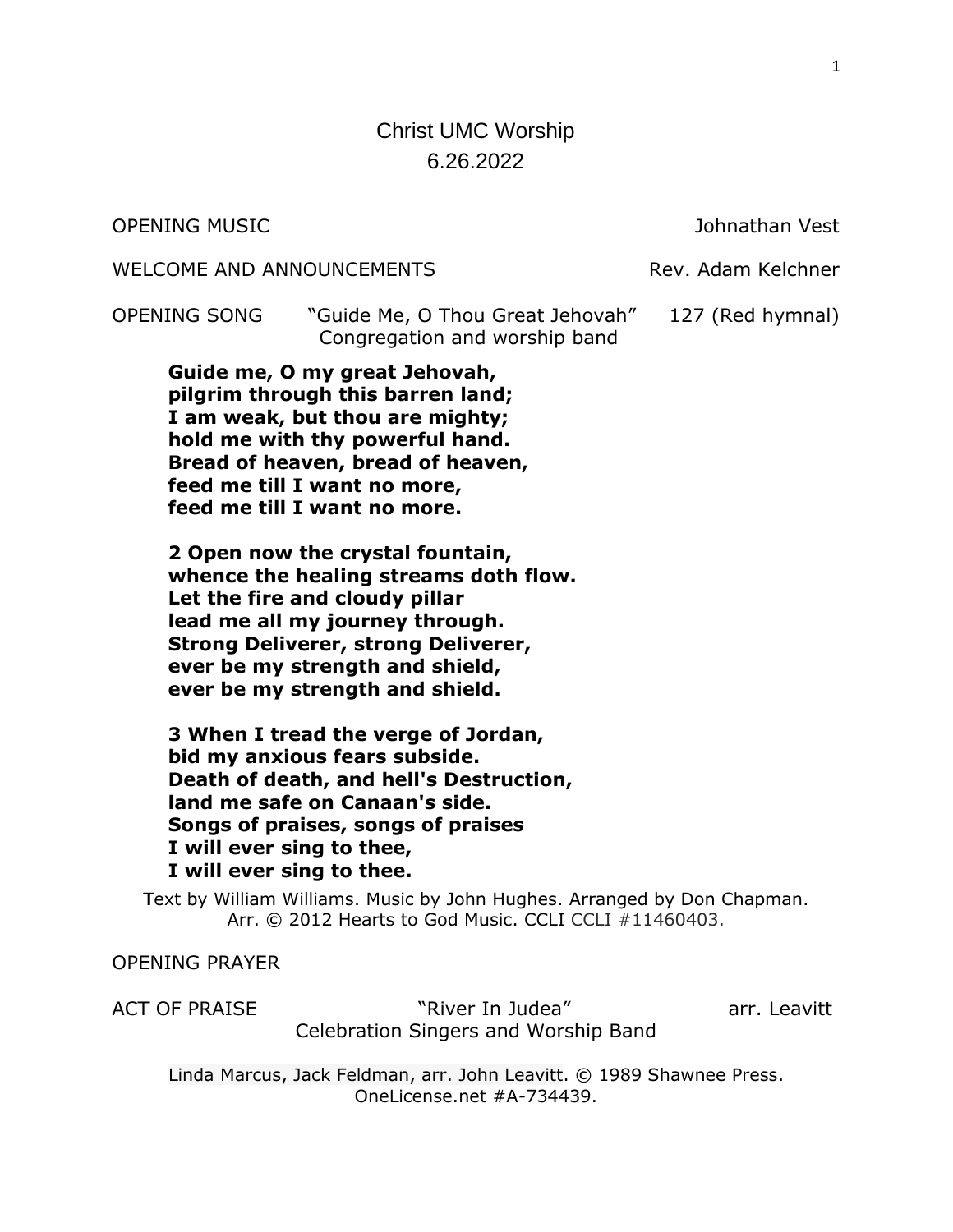PRAYER FOR ILLUMINATION

**Lord, open our hearts and minds by the power of your Holy Spirit, that, as the scriptures are read and your word proclaimed, we may hear with joy what you say to us today. Amen.**

| <b>SCRIPTURE</b>          | Joshua 3:1-13 | Scott Heard        |
|---------------------------|---------------|--------------------|
| <b>CHILDREN'S MESSAGE</b> |               | Steve Middlebrooks |
| <b>SCRIPTURE</b>          | Joshua 4:1-18 | Marnie Cotton      |
| <b>SERMON</b>             |               | Rev. Adam Kelchner |
| <b>RESPONSE</b>           |               | Johnathan Vest     |
|                           |               |                    |

(*Parents of small children are asked to bring their children back to their seats at this time.)*

PRAYERS OF THE PEOPLE **Rev. Mark Price** Rev. Mark Price

THE LORD'S PRAYER

**Our Father, who art in heaven, hallowed be thy name. Thy kingdom come. Thy will be done on earth as it is in heaven. Give us this day our daily bread. And forgive us our trespasses, as we forgive those who trespass against us. And lead us not into temptation, but deliver us from evil. For thine is the kingdom, and the power, and the glory, forever. Amen.**

| CLOSING SONG | "Wade in the Water"           | Spiritual |
|--------------|-------------------------------|-----------|
|              | Congregation and Worship Band |           |

**Wade in the water, wade in the water, children; wade in the water; God's gonna trouble the water.**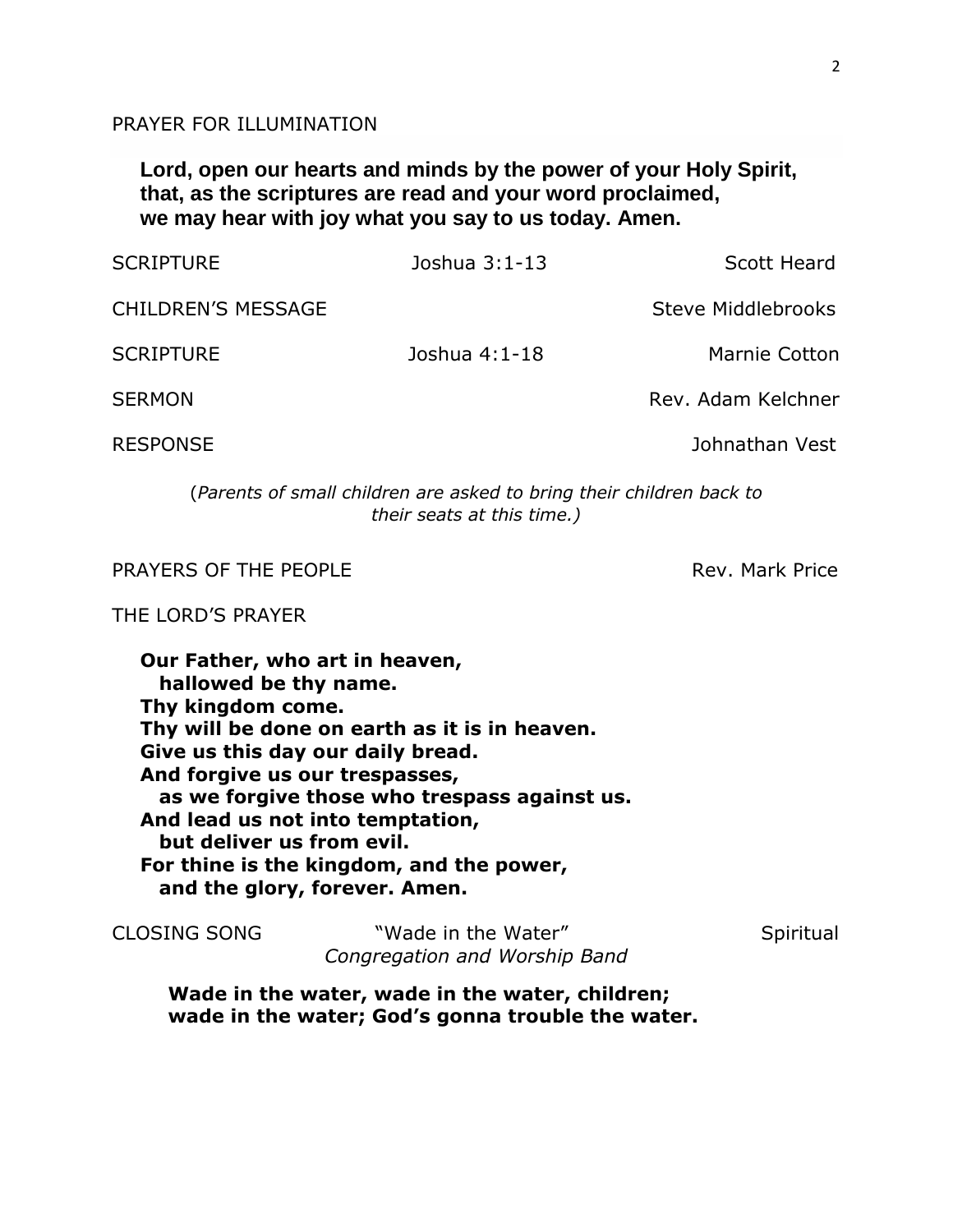## ORDER OF FAREWELL TO REV. ADAM KELCHNER

I thank you, the members and friends of Christ United Methodist Church, for the love and support you have shown me while I have ministered among you.

I am grateful for the ways my leadership has been accepted. I ask forgiveness for the mistakes I have made. As I leave, I carry with me all that I have learned here.

**We receive your thankfulness, offer forgiveness, and accept that you now leave to minister in another congregation. We express our gratitude for your time among us. We ask your forgiveness for our mistakes. Your influence on our faith and faithfulness will not leave with your departure.**

I accept your gratitude and forgiveness, and I forgive you, trusting that our time together and our parting are pleasing to God. I release you from turning to me and depending on me. I encourage your continuing ministry here and will pray for you and for your new pastor.

**Eternal God, whose steadfast love for us is from everlasting to everlasting, we give you thanks for cherished memories as we move in new directions. Keep us one in your love forever, through Jesus Christ our Lord. Amen.**

DISMISSAL Rev. Adam Kelchner